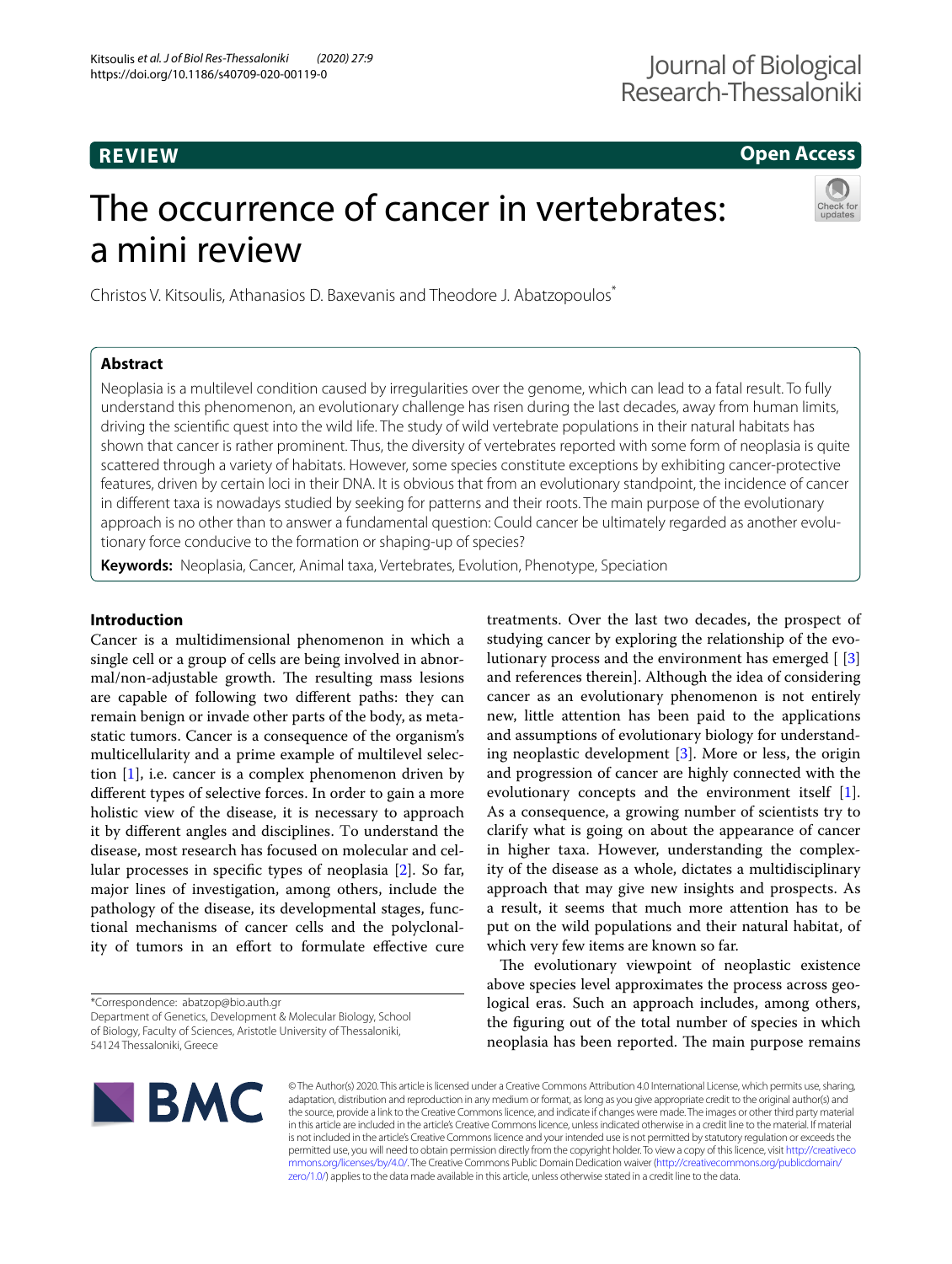to be the acknowledgment of diversity from individual to population level and the ecological stress put on them. Some questions that arise considering the above are: How many diferent species have been recorded with neoplasia? At what extent does Darwinian evolution shape the phenology of cancer in studied taxa? Are there any organisms that possess cancer-protective mechanisms? Moreover, a complex task like this requires seeking for footprints and elements hidden in the past. In order to do so, it is crucial to run through the fossil record and the provided data aiming to answer fundamental questions about the origin of cancer itself in the evolutionary time. One of the most important queries that has to be answered concerns the origin of neoplasia, the circumstances under which this happened and the taxa involved.

#### **Neoplasia in vertebrates**

In this section an overall recording of reported incidence of neoplasia in vertebrate species is attempted based on the scientific journal articles. This approach excludes domesticated animals and model organisms, which are used for all kinds of research experiments. Our focus is mainly restricted on species that live in their natural environment or protected areas.

Cancer appears to be no exception to most animal species and defnitely it is not a "privilege" for some. On the contrary, incidents of neoplasia have been reported in a plethora of species from several habitats (Table [1](#page-1-0)), covering a large number of vertebrate families (Table  $2$ ). The diversity of organisms, which have been reported with neoplasia, is spread in many diferent habitats, each of them applying diferential and particular pressure on species performance.

#### **Aquatic habitats**

Despite the fact that neoplastic incidents have been reported in about 40 distinct species of marine mammals, classifed in more than 10 families (Table [2](#page-2-0)), the frequency in these taxa seems to be low [[4\]](#page-10-3). Most of the marine mammals follow the general pattern of marine vertebrates. However, dolphins (family: Delphinidae) are those mammals in which neoplasia has been reported

<span id="page-1-0"></span>**Table 1 Vertebrate taxa bearing neoplastic incidents, categorized according to their habitat**

| Habitat      | <b>Families (species)</b> |
|--------------|---------------------------|
| Terrestrial  | 71 (204)                  |
| Aquatic      | 42 (87)                   |
| Semi-aquatic | 7(11)                     |
| Sum          | 120 (302)                 |

with greater frequency compared to other marine families [[4\]](#page-10-3). Special reference has to be made in the case of beluga whale (*Delphinapterus leucas*) and its populations which are found at St. Lawrence River in Canada [[1,](#page-10-0) [4](#page-10-3)[–8](#page-10-4)]. In populations of this area, the incidence of cancer is approaching or even exceeding that of humans [\[7](#page-10-5)] while its rate is going up to 37% [\[4](#page-10-3)]. Exploring further the aquatic habitats, our attention moves forward to the class of Chondrichthyes, which includes a large group of the most efective ocean predators, i.e. sharks. Sharks, such as the great white (*Carcharodon carcharias*), exhibit low incidence of neoplasia [[9,](#page-10-6) [10\]](#page-10-7).

### **Terrestrial habitats**

Moving from the aquatic environment to land, animal diversity is spreading in a variety of habitats while there is no specifc pattern considering the presence of neoplasia. In primates, two of the most known groups, chimpanzees and baboons, exhibit a lot of similarities about the appearance of neoplasia  $[11, 12]$  $[11, 12]$  $[11, 12]$  $[11, 12]$  $[11, 12]$ . In the past, it was thought that cancer was unusual in great apes, but, nowadays, it is becoming more and more of a conventional occurrence [see also  $11$ ]. The appearance of neoplasia is largely related to the older age classes in both hominid and non-hominid primates [see also [11](#page-10-8), [12](#page-10-9)]. So, the older a chimpanzee is, the more likely is to develop a neoplastic event. Moreover, an interesting fact is that female individuals appear to be more vulnerable to cancer than the males  $[11]$  $[11]$ . This situation is similar in non-hominid primates, such as Old World monkeys [[12–](#page-10-9)[14](#page-10-10)].

A special case in the terrestrial habitat is the Tasmanian devil (*Sarcophilus harrisii*) [\[6–](#page-10-11)[8,](#page-10-4) [15–](#page-10-12)[17](#page-10-13)], the largest carnivorous marsupial. The Tasmanian devil is autochthonous in Tasmania and the observed tumors were identifed as a particular type of contagious cancer, which is known as DFTD (Devil Facial Tumor Disease) [[6–](#page-10-11)[8,](#page-10-4) [15–](#page-10-12) [17\]](#page-10-13). DFTD generally afects facial tissues, jaws and neck, and causes signifcant deformation of their soft parts [\[6](#page-10-11)]. The disease is transmitted through biting during social interactions and in most cases leads to death within six months from the frst appearance of symptoms [\[17](#page-10-13)].

Across the diverse class of birds, neoplasia is reported in 34 species sorted in 13 families (Table [2\)](#page-2-0). Neoplasia is more common in Psittaciformes, followed by Galliformes, Strigiformes and Falconiformes  $[18]$  $[18]$ . The dominant presence in the order of Psittaciformes may be the outcome of the observed longevity among the species comprising this order  $[18]$  $[18]$ . It is noteworthy that all families have diferent types of neoplasia but, as a pattern, lymphoma is more common followed by carcinoma and adenocarcinoma [\[18](#page-10-14)].

The reported neoplasia in reptiles (class: Reptilia) is unusual to rare compared to that for mammalian and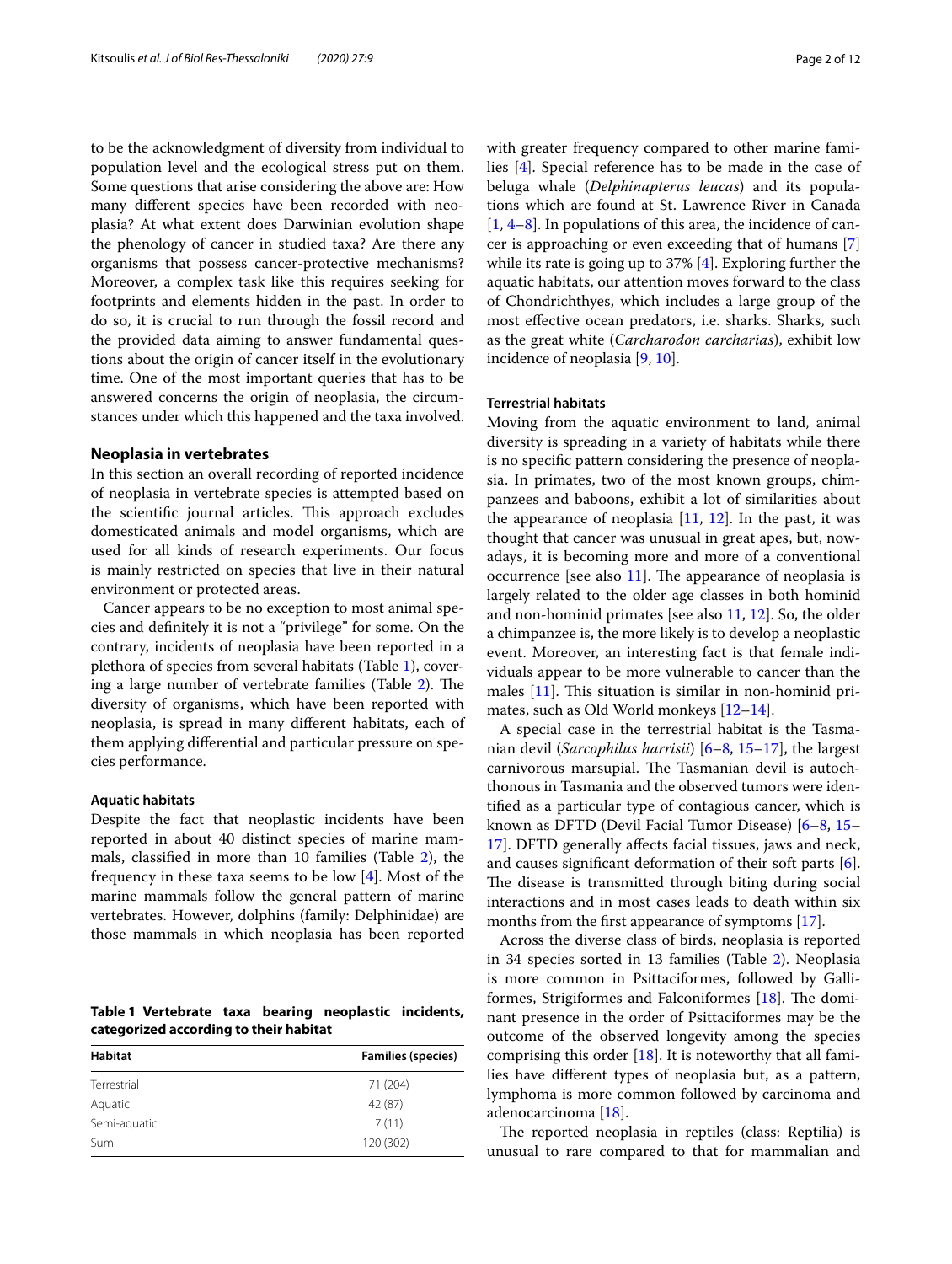# <span id="page-2-0"></span>**Table 2 Classifcation of vertebrate species that have been reported with neoplasia**

| Class    | Order          | Family          | <b>Species</b>                              | Common name                  |                     |
|----------|----------------|-----------------|---------------------------------------------|------------------------------|---------------------|
| Mammalia | Artiodactyla   | Monodontidae    | Delphinapterus leucas                       | Beluga whale                 | $[1, 4-8]$          |
|          |                |                 | Monodon monoceros                           | Narwhal                      | [4, 6]              |
|          |                | Physeteridae    | Physeter macrocephalus                      | Sperm whale                  | [4, 6]              |
|          |                | Phocoenidae     | Phocoena spinipinnis                        | Burmeister's porpoise        | [4, 6]              |
|          |                |                 | Phocoena phocoena                           | Harbor porpoise              | [4, 6, 7]           |
|          |                |                 | Neophocaena phocaenoides                    | Finless porpoise             | $[4]$               |
|          |                |                 | Mirounga angustirostris                     | Northern elephant seal       | [4, 7]              |
|          |                |                 | Mirounga leonina                            | Southern elephant seal       | $[4]$               |
|          |                | Balaenopteridae | Balaenoptera physalis                       | Fin whale                    | [4, 7]              |
|          |                |                 | Balaenoptera borealis                       | Sei whale                    | $[4]$               |
|          |                |                 | Balaenoptera musculus                       | Blue whale                   | [4, 7]              |
|          |                |                 | Megaptera novaeangliae                      | Humpback whale               | $[4]$               |
|          |                | Balaenidae      | Balaena mysticetus                          | Bowhead whale                | $[4]$               |
|          |                | Ziphiidae       | Mesoplodon densirostris                     | Blainsvilles beaked whale    | $[4]$               |
|          |                | Kogiidae        | Kogia breviceps                             | Pygmy sperm whale            | $[4]$               |
| Mammalia | Artiodactyla   | Delphinidae     | Delphinus delphis                           | Common dolphin               | [4, 7]              |
|          |                |                 | Lagenorhynchus obscurus                     | Dusky dolphin                | [4, 6]              |
|          |                |                 | Lagenorhynchus acutus                       | Atlantic white-sided dolphin | [4, 6]              |
|          |                |                 | Lagenorhynchus obliquidens                  | Pacific white-sided dolphin  | [4, 7]              |
|          |                |                 |                                             |                              |                     |
|          |                |                 | Tursiops truncatus<br>Stenella coeruleoalba | Bottlenose dolphin           | $[4, 6-8]$<br>$[4]$ |
|          |                |                 |                                             | Striped dolphin              |                     |
|          |                |                 | Stenella attenuata                          | Pantropical spotted dolphin  | [4, 7]              |
|          |                |                 | Stenella frontalis                          | Atlantic spotted dolphin     | $[4]$               |
|          |                |                 | Globicephala melaena                        | Pilot whale                  | $[4]$               |
|          |                |                 | Globicephala macrorhyncus                   | Short finned pilot whale     | $[7]$               |
|          |                | Iniidae         | Inia geoffrensis                            | Amazon river dolphin         | [4, 7]              |
|          |                |                 | Orcinus orca                                | Killer whale                 | [4, 6, 7]           |
|          |                | Hippopotamidae  | Hippopotamus amphibius                      | Hippopotamus                 | $[34]$              |
|          |                |                 | Choeropsis liberiensis                      | Pygmy hippopotamus           | $[34]$              |
|          |                | Giraffidae      | Giraffa camelopardalis                      | Giraffe                      | [8]                 |
| Mammalia | Artiodactyla   | Cervidae        | Odocoileus virginianus                      | White-tailed deer            | [8, 35]             |
|          |                |                 | Dama dama                                   | Fallow deer                  | [8]                 |
|          |                |                 | Capreolus capreolus                         | Roe deer                     | [7, 8]              |
|          |                |                 | Elaphurus davidianus                        | Pere David's deer            | $[7]$               |
|          |                | Bovidae         | <b>Bubalus</b> arnee                        | Wild water buffalo           | [8]                 |
|          |                |                 | Capra nubiana                               | Nubian ibex                  |                     |
|          |                |                 | Ovis canadensis                             | Bighorn sheep                | [8]                 |
|          |                | Camelidae       | Camelus dromedaries                         | Arabian camel                | $[7]$               |
|          |                |                 | Lama glama                                  | Llama                        | $[36]$              |
|          | Perissodactyla | Equidae         | Equus zebra                                 | Zebra                        | [8]                 |
|          | Carnivora      | Otariidae       | Zalophus californianus                      | Sea lion                     | $[4-8]$             |
|          |                |                 | Eumetopias jubatus                          | Steller sea lion             | $[4]$               |
|          |                |                 | Callorhinus ursinus                         | Fur seal                     | $[4]$               |
|          |                |                 | Arctocephalus pusillus                      | Brown fur seal               | $[4]$               |
|          |                |                 | Arctocephalus australis                     | South American fur seal      | $[4]$               |
| Mammalia | Carnivora      | Phocidae        | Halichoerus grypus                          | Gray seal                    | $[4]$               |
|          |                |                 | Phoca vitulina geronimensis                 | Harbor seal                  | $[4]$               |
|          |                |                 | Phoca hispida                               | Ringed seal                  | $[4]$               |
|          |                |                 | Pagophilus groenlandicus                    | Harp seal                    | $[4]$               |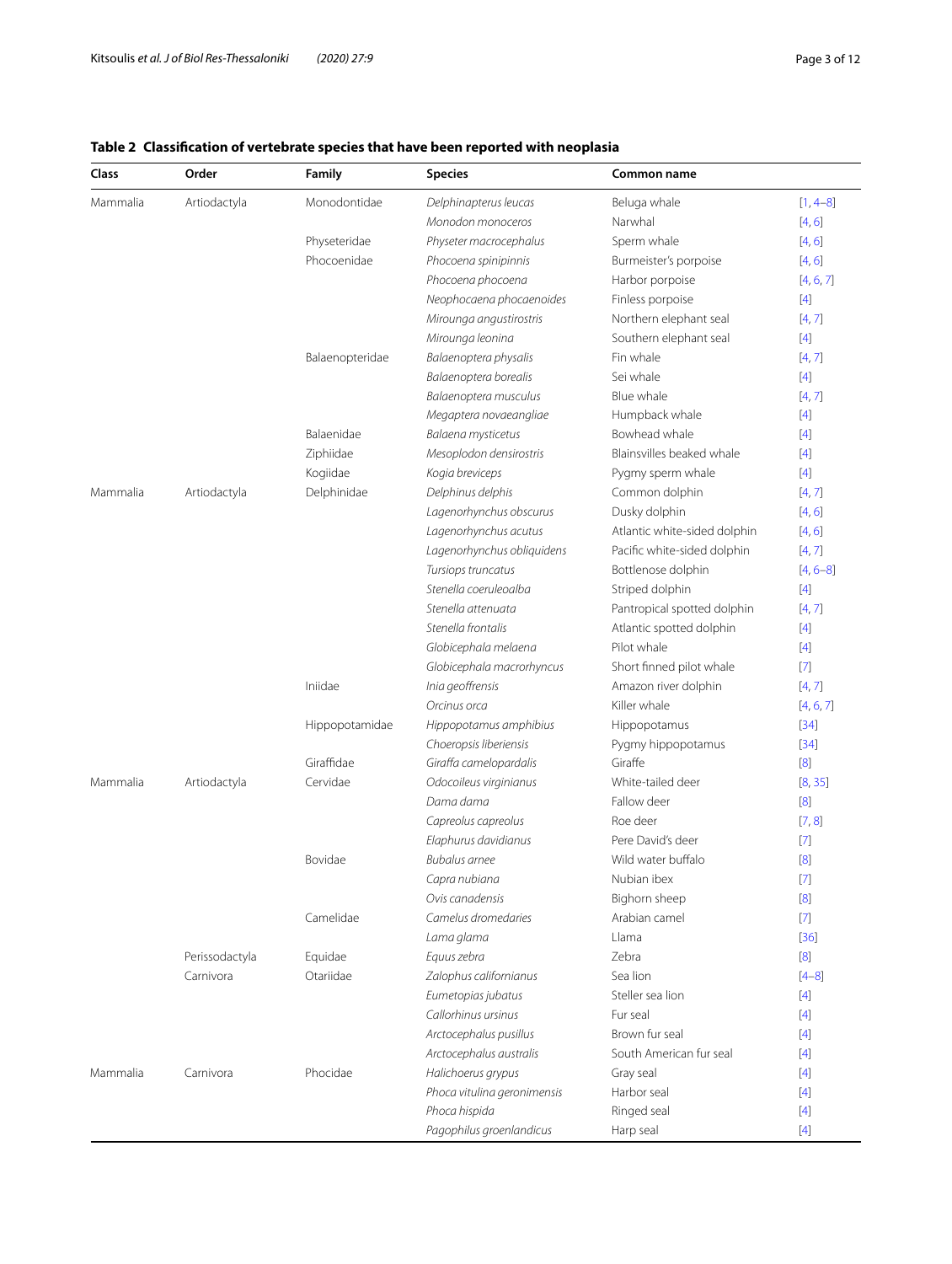| Class    | Order        | Family          | <b>Species</b>               | <b>Common name</b>      |                |
|----------|--------------|-----------------|------------------------------|-------------------------|----------------|
|          |              | Obodenidae      | Odobenus rosmarus            | Walrus                  | $[4]$          |
|          |              | Ursidae         | Ursus maritimus              | Bear                    | $[4]$          |
|          |              |                 | Helarctos malayanus          | Sun bear                | $[37]$         |
|          |              | Canidae         | Canis lupus                  | Wolf                    | [6, 8]         |
|          |              |                 | Canis lupus baileyi          | Mexican gray wolf       | [8, 38]        |
|          |              |                 | Canis latrans                | Coyote                  | [7, 8, 39]     |
|          |              |                 | Vulpes vulpes                | Red fox                 | $[7]$          |
|          |              |                 | Urocyon littoralis           | Island fox              | $[5 - 8]$      |
|          |              | Felidae         | Panthera leo                 | Lion                    | $[7, 40 - 42]$ |
|          |              |                 | Panthera tigris              | Tiger                   | $[7, 40 - 42]$ |
|          |              |                 | Panthera pardus              | Leopard                 | $[40 - 42]$    |
| Mammalia | Carnivora    | Felidae         | Panthera pardus japonensis   | Chinese-leopard         | $[41]$         |
|          |              |                 | Panthera pardus nimr         | Arabian leopard         | $[43]$         |
|          |              |                 | Panthera onca                | Jaguar                  | [8, 40, 42]    |
|          |              |                 | Panthera uncia               | Snow leopard            | [5, 7, 41, 42] |
|          |              |                 | Puma concolor                | Cougar                  | [40, 41]       |
|          |              |                 | Acinonyx jubatus             | Cheetah                 | [40, 44]       |
|          |              |                 | Lynx rufus                   | Bobcat                  | [40, 42, 45]   |
|          |              |                 | Felis canadensis             | Canada lynx             | $[40]$         |
|          |              | Mustelidae      | Enhydra lutris               | Sea otter               | $[4]$          |
|          |              | Procyonidae     | Procyon lotor                | Raccoon                 | [8]            |
|          |              | Herpestidae     | Herpestes javanicus          | Javan mongoose          | $[46]$         |
|          |              |                 | Suricata suricatta           | Meerkat                 | $[7]$          |
|          |              | Tupaiidae       | Tupaia belangeri             | Northern Treeshrew      | $[47]$         |
|          |              | Viverridae      | Arctictis binturong          | Binturong (Bearcat)     | $[7]$          |
|          | Eulipotyphla | Erinaceidae     | Atelerix albiventris         | Four-toed hedgehog      | [7, 37]        |
| Mammalia | Primates     | Hominidae       | Homo sapiens sapiens         | Human                   |                |
|          |              |                 | Pan troglodytes              | Common chimpanzee       | [11, 48]       |
|          |              |                 | Pan paniscus                 | Bonobo                  | [11, 48]       |
|          |              |                 | Pongo pygmaeus               | Bornean orangutan       | [13, 47, 48]   |
|          |              |                 | Gorilla gorilla              | Gorilla                 | [36, 48]       |
|          |              |                 | Gorilla beringei             | Eastern gorilla         | $[4]$          |
|          |              | Cercopithecidae | Chlorocebus aethiops sobaeus | Green monkey            | $[14]$         |
|          |              |                 | Cercocebus atys              | Sooty mangabey          | $[47]$         |
|          |              |                 | Trachypithecus obscurus      | Dusky leaf monkey       | $[47]$         |
|          |              |                 | Macaca mulatta               | Macaque                 | $[48 - 50]$    |
|          |              |                 | Macaca fascicularis          | Long-tailed macaque     | [47, 50]       |
|          |              |                 | Macaca fuscata               | Japanese macaque        | $[47]$         |
|          |              |                 | Macaca arctoides             | Stump-tailed macaque    | $[47]$         |
|          |              |                 | Macaca maura                 | Moor macaque            | $[47]$         |
|          |              |                 | Macaca sinica                | Toque macaque           | $[47]$         |
| Mammalia | Primates     | Cercopithecidae | Papio spp.                   | Baboon                  | [12, 47, 51]   |
|          |              |                 | Papio hamadryas              | Hamandryas baboon       | [47, 48, 52]   |
|          |              | Atelidae        | Ateles paniscus              | Black spider monkey     | $[47]$         |
|          |              | Galagidae       | Otolemur garnetti            | Northern greater galago | $[25]$         |
|          |              | Cebidae         | Saimiri sciureus             | Common squirrel monkey  | [47, 50]       |
|          |              |                 | Sapajus apella               | Tufted capuchin         | $[47]$         |
|          |              | Callitrichidae  | Callithrix jacchus           | Common marmoset         | $[47]$         |
|          |              |                 | Saguinus fuscicollis         | Brown-mantled tamarin   | [47, 48]       |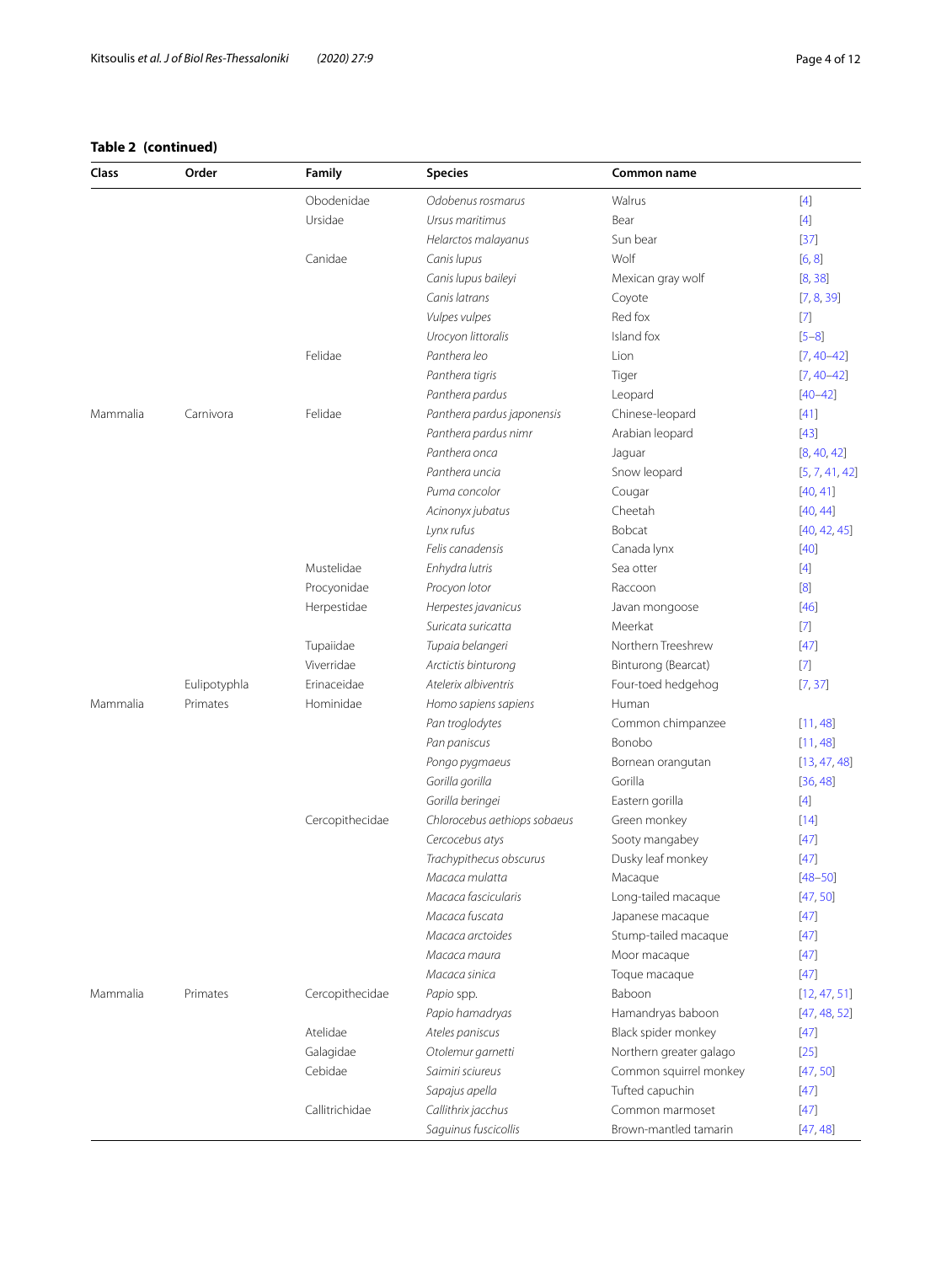| Class    | Order           | Family           | <b>Species</b>                              | <b>Common name</b>           |                 |
|----------|-----------------|------------------|---------------------------------------------|------------------------------|-----------------|
|          |                 |                  | Saguinus oedipus                            | Cotton-top tamarin           | $[13]$          |
|          |                 |                  | Saguinus fuscicollis ssp. leucogenys        | Andean Saddle-back Tamarin   | $[47]$          |
|          |                 | Lemuridae        | Lemur catta                                 | Ring-tailed lemur            | $[53]$          |
|          |                 | Aotidae          | Aotus trivirgatus                           | Three-striped night monkey   | $[53]$          |
|          |                 | Hylobatidae      | Hylobater lar                               | Lar gibbon                   | $[13]$          |
|          |                 | Daubentoniidae   | Daubentonia madagascariensis                | Aye-Aye                      | $[53]$          |
|          | Dasyuromorphia  | Dasyuridae       | Dasyuroides byrnei                          | Kowari                       | $[37]$          |
| Mammalia | Dasyuromorphia  | Dasyuridae       | Dasyurus viverrinus                         | Eastern quoll                | $[37]$          |
|          |                 |                  | Dasyurus maculatus                          | Tiger quoll                  | $[37]$          |
|          |                 |                  | Dasyurus hallucatus                         | Northern quoll               | $[37]$          |
|          |                 |                  | Sarcophilus harisii                         | Tasmanian devil              | $[6-8, 15, 17]$ |
|          | Monotremata     | Trachyglossidae  | Tachyglossus aculeatus                      | Short-beaked echidna         | $[54]$          |
|          | Peramelemorphia | Peramelidae      | Perameles bougainville                      | W. barred bandicoot          | [5, 6, 8]       |
|          | Didelphimorphia | Didelphidae      | Didelphis virginiana                        | Virginia opossum             | $[7]$           |
|          |                 |                  | Monodelphis domestica                       | Gray short-tailed opossum    | [15, 25]        |
|          | Diprotodontia   | Phascolarctidae  | Phascolarctos cinereus                      | Koala                        | [8, 55]         |
|          | Proboscidea     | Elephantidae     | Elephas maximus                             | Asian elephant               | [7, 25]         |
|          |                 |                  | Loxodonta africana                          | African elephant             | [1, 7, 25]      |
|          | Perissodactyla  | Rhinoceratoidae  | Diceros bicornis                            | <b>Black rhinoceros</b>      | [7, 8]          |
|          |                 |                  | Ceratotherium simum                         | White rhinoceros             | [8]             |
|          |                 | Tapiridae        | Tapirus sp.                                 | Tapir                        | [8]             |
|          | Sirenia         | Trichechidae     | Tricherus manatus                           | Manatee                      | [4, 6, 8]       |
| Mammalia | Rodentia        | Sciuridae        | Marmota monax                               | Groundhog                    | [6, 7]          |
|          |                 |                  | Spermophilus richardsonii                   | Richardson's ground squirrel | $[37]$          |
|          |                 | Echimyidae       | Myocastor coypus                            | Coypu                        | $[7]$           |
|          | Lagomorpha      | Leporidae        | Sylvilagus spp                              | Cottontail rabbit            | $[7]$           |
|          |                 |                  | Lepus townsendii                            | White-tailed jackrabbit      | $[7]$           |
|          | Chiroptera      | Pteropodidae     | Rousettus aegyptiacus                       | Egyptian fruit bat           | [56, 57]        |
|          |                 | Vespertilionidae | Antrozous pallidus                          | Pallid bat                   | $[57]$          |
|          |                 | Phyllostomidae   | Carollia perspicillata                      | Seba's short bat             | $[57]$          |
| Aves     | Galliformes     | Phasianidae      | Tympanuchus cupido attwateri                | Attwater's prairie chicken   | [6]             |
|          |                 |                  | Lophura rufa                                | Vieilott's fireback pheasant | $[58]$          |
|          |                 |                  | Phasianus colchicus                         | Common pheasant              | [8]             |
|          | Psittaciformes  | Psittacidae      | Amazona amazonica                           | Orange-winged parrot         | $[18]$          |
|          |                 |                  | Ara ararauna                                | Blue-yellow macaw            | $[18]$          |
|          |                 |                  | Ara chloropterus                            | Red-green macaw              | $[18]$          |
| Aves     | Psittaciformes  | Psittacidae      | Psittacus erithacus                         | Grey parrot                  | $[18]$          |
|          |                 |                  | Agapornis sp.                               | Lovebird                     | $[18]$          |
|          |                 |                  | Aratinga solstitialis                       | Sun conure                   | $[18]$          |
|          |                 |                  | Aratinga nenday                             | Nanday conure                | $[18]$          |
|          |                 |                  | Forpus coelestris                           | Pacific parrotlet            | $[18]$          |
|          |                 |                  | Brotogeris pyrrhoptera                      | Grey-cheeked parakeet        | $[18]$          |
|          |                 | Cacatuidae       | Nymphicus hollandicus                       | Cockatiel                    | $[18]$          |
|          |                 |                  | Cacatua moluccensis                         | Moluccan cockatoo            | $[18]$          |
|          |                 | Psittaculidae    |                                             | Rainbow lorikeet             | $[18]$          |
|          |                 |                  | Trichoglossus moluccanus                    |                              |                 |
|          |                 |                  | Melopsittacus undulatus<br>Eclectus roratus | Budgerigar                   | [18, 59]        |
|          |                 |                  | Psittacula krameri                          | Eclectus parrot              | $[18]$          |
|          |                 |                  |                                             | Rose-ringed parakeet         | [60]            |
|          | Passeriformes   | Estrildidae      | Erythrura gouldiae                          | Lady gouldian finch          | $[18]$          |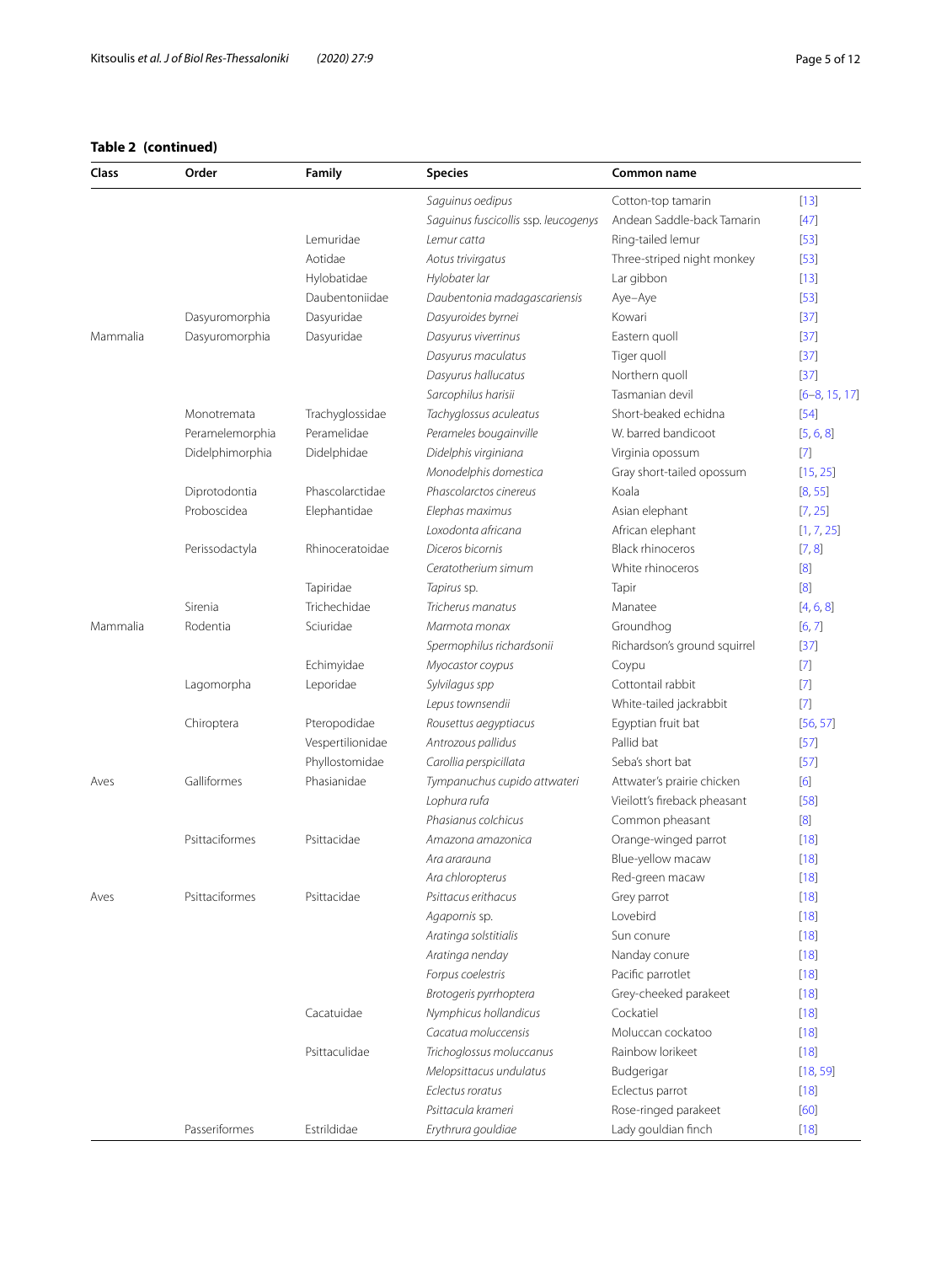| Class    | Order               | Family           | <b>Species</b>              | Common name                  |          |
|----------|---------------------|------------------|-----------------------------|------------------------------|----------|
|          |                     | Cardinalidae     | Cardinalis cardinalis       | Northern cardinal            | $[18]$   |
| Aves     | Anseriformes        | Anatidae         | Anas castanea               | Chestnut teal                | $[18]$   |
|          |                     |                  | Alopochen aegyptiaca        | Egyptian goose               | $[18]$   |
|          | Strigiformes        | Strigidae        | Ninox strenua               | Powerful owl                 | $[18]$   |
|          |                     |                  | Megascops sp.               | Screech owl                  | $[18]$   |
|          |                     |                  | Bubo virginianus            | Great horned owl             | [18, 61] |
|          |                     |                  | <b>Bubo scandiacus</b>      | Snowy owl                    | $[18]$   |
|          |                     |                  | Strix varia                 | Barred owl                   | $[18]$   |
|          | Falconiformes       | Falconidae       | Falco peregrinus            | Peregrine falcon             | $[18]$   |
|          |                     |                  | Falco sparverinus           | American kestrel             | $[18]$   |
|          | Sphenischiformes    | Sphenischidae    | Spheniscus demersus         | African penguin              | [62]     |
|          |                     |                  | Spheniscus humboldti        | Humboldt penguin             | $[18]$   |
|          | Procellariiformes   | Procellariidae   | Fulmarus glacialis          | Northern fulmar              | [8]      |
|          | Rheiformes          | Rheidae          | Rhea americana araneipes    | Greater rhea                 | [63]     |
|          | Phoenicopterifromes | Phoenicopteridae | Phoenicopterus ruber        | American flamingo            | [64]     |
| Reptilia | Testudines          | Cheloniidae      | Chelonia mydas              | Green sea turtle             | [6, 8]   |
|          |                     |                  | Dermochelys coriacea        | Leatherback sea turtle       | [6]      |
|          |                     |                  | Lepidochelys kempii         | Kemp's ridley sea turtle     | [6]      |
|          |                     |                  | Eretmochelys imbricata      | Hawksbill sea turtle         | [6]      |
|          |                     |                  | Caretta caretta             | Loggerhead sea turtle        | $[19]$   |
|          |                     | Geoemydidae      | Cuora flavomarginata        | Chinese box turtle           | [65]     |
|          |                     |                  | Melanochelys trijuga        | Indian black turtle          | $[20]$   |
|          |                     | Testudinidae     | Testudo hermanni            | Hermann's tortoise           | $[19]$   |
|          |                     |                  | Geochelone platynota        | Burmese star tortoise        | $[19]$   |
|          |                     | Emydidae         | Pseudemys concinna          | River cooter                 | $[20]$   |
|          |                     | Trionychidae     | Apalone spinifera spinifera | Spiny soft shell turtle      | $[20]$   |
|          |                     |                  | Apalone ferox               | Florida shoftshell turtle    | $[19]$   |
|          |                     | Pelomedusidae    | Pelusios subniger           | African mud turtle           | $[20]$   |
|          |                     | Chelidae         | Chelodina longicollis       | Common snake-necked turtle   | $[20]$   |
|          |                     |                  | Chelodina oblonga           | Northern snake-necked turtle | $[20]$   |
| Reptilia | Squamata            | Scincidae        | Corucia zebrata             | Solomon island skink         | $[20]$   |
|          |                     |                  | Eugongylus albofasciolatus  | Solomon island ground skink  | $[20]$   |
|          |                     |                  | Eumeces fasciatus           | Five-lined skink             | [20]     |
|          |                     |                  | Plestiodon laticeps         | Broad-headed skink           | $[20]$   |
|          |                     |                  | Tiliqua rugosa              | Shingleback skink            | $[20]$   |
|          |                     | Cordylidae       | Cordylus warreni            | Warren's girdle lizard       | $[20]$   |
|          |                     | Anguidae         | Pseudopus apodus            | European legless lizard      | $[20]$   |
|          |                     | Shinisauridae    | Shinisaurus crocodilurus    | Crocodile lizard             | $[20]$   |
|          |                     | Eublepharidae    | Eublepharis macularius      | Leopard gkeko                | $[20]$   |
|          |                     | Helodermatidae   | Heloderma horridum          | Mexican beaded lizard        | $[20]$   |
|          |                     |                  | Heloderma suspectum         | Gila monster                 | $[20]$   |
|          |                     | Agamidae         | Pogona vitticeps            | Bearded dragon               | $[21]$   |
|          |                     |                  | Hydrosaurus amboinensis     | East Indian water lizard     | $[19]$   |
|          |                     | Iguanidae        | Iguana iguana               | Green iguana                 | [19, 20] |
|          |                     |                  | Ctenosaura pectinata        | Mexican spiny-tailed iguana  | $[20]$   |
| Reptilia | Squamata            | Varanidae        | Varanus exanthematicus      | Savannah monitor             | $[19]$   |
|          |                     |                  | Varanus timorensis          | Spotted tree monitor         | $[13]$   |
|          |                     | Viperidae        | Vipera xanthina             | Ottoman viper                | [66]     |
|          |                     |                  | Macrovipera lebetina        | Lebetine viper               | $[20]$   |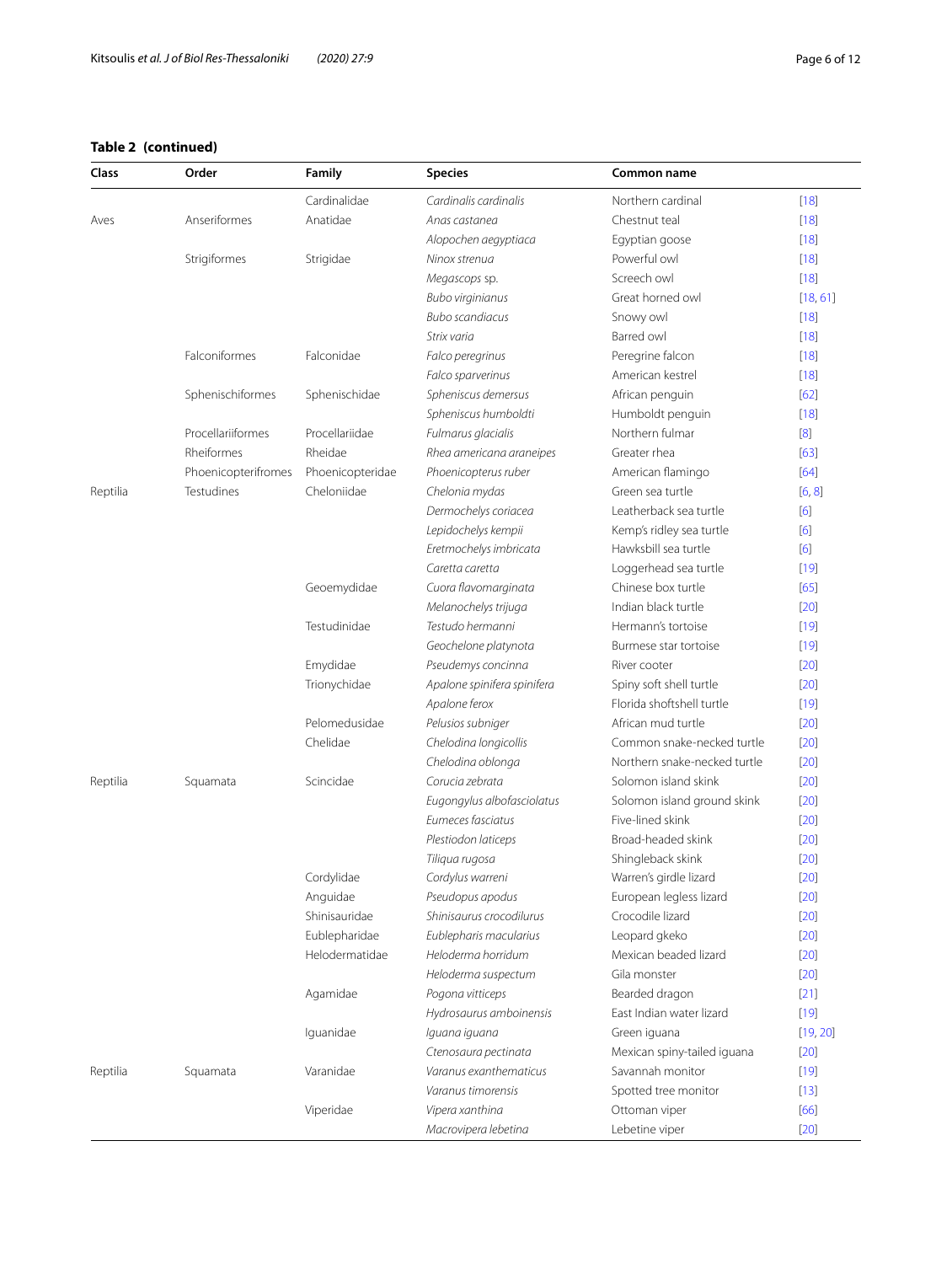| Class    | Order    | Family     | <b>Species</b>                     | Common name                     |              |
|----------|----------|------------|------------------------------------|---------------------------------|--------------|
|          |          |            | Bitis gabonica                     | Gaboon viper                    | [66]         |
|          |          |            | Bitis nasicornis                   | Rhinoceros viper                | $[20]$       |
|          |          |            | Bitis gabonica rhinoceros          | West African gaboon viper       | $[20]$       |
|          |          |            | Bothrops alternatus                | Urutu                           | [66]         |
|          |          |            | Sistrurus miliarius miliarius      | Pygmy rattlesnake               | $[20]$       |
|          |          |            | Crotalus horridus                  | Timber rattlesnake              | [66]         |
|          |          |            | Crotalus adamanteus                | Eastern diamondback rattlesnake | $[20]$       |
|          |          |            | Crotalus lepidus                   | Rock rattlesnake                | $[20]$       |
|          |          |            | Crotalus atrox                     | Western diamondback rattlesnake | [66]         |
|          |          |            | Crotalus scutulatus                | Mojave rattlesnake              | [66]         |
|          |          |            | Crotalus simus                     | Yucatan neotropical rattlesnake | [66]         |
| Reptilia | Squamata | Viperidae  | Antheris sp.                       | Bush viper                      | [66]         |
|          |          |            | Bothriechis lateralis              | Side-striped viper              | [66]         |
|          |          |            | Agkistrodon piscivorus             | Cottonmouth                     | [20, 66]     |
|          |          |            | Agkistrodon contortrix laticinctus | Broad-banded copperhead         | [66]         |
|          |          |            | Agkistrodon contortrix             | Copperhead                      | [66]         |
|          |          | Colubridae | Pantherophis guttacus              | Corn snake                      | [20, 21, 66] |
|          |          |            | Elaphe (Pantherophis) obsoleta     | Black rat snake                 | [20, 66]     |
|          |          |            | Pantherophis bairdi                | Baird's ratsnake                | $[20]$       |
|          |          |            | Pituophis melanoleucus             | Pine snake                      | [20, 66]     |
|          |          |            | Pituophis deppei                   | Mexican bull snake              | $[20]$       |
|          |          |            | Pituophis catenifer sayi           | <b>Bull snake</b>               | $[20]$       |
|          |          |            | Coluber constrictor                | Black racer                     | [20, 66]     |
|          |          |            | Lampropeltis elapsoides            | Scarlet kingsnake               | [20, 66]     |
|          |          |            | Lampropeltis calligaster           | Yellow-bellied kingsnake        | [66]         |
| Reptilia | Squamata | Colubridae | Lampropeltis getula                | Kingsnake                       | $[19 - 21]$  |
|          |          |            | Heterodon kennerlyi                | Mexican hognose snake           | [66]         |
|          |          |            | Heterodon platirhinos              | Eastern hognose snake           | $[20]$       |
|          |          |            | Drymarchon couperi                 | Eastern indigo snake            | [66]         |
|          |          |            | Thamnophis sauritus                | Ribbon snake                    | [21]         |
|          |          |            | Thamnophis radix                   | Plains garter snake             | $[20]$       |
|          |          |            | Thamnophis sirtalis                | Common garter snake             | $[21]$       |
|          |          |            | Clelia clelia                      | Mussurana                       | $[20]$       |
|          |          |            | Gonyosoma oxycephalum              | Arboreal ratsnake               | $[20]$       |
|          |          |            | Natrix natrix                      | Grass snake                     | $[21]$       |
|          |          | Boidae     | Boa constrictor                    | Common boa                      | $[21]$       |
|          |          |            | Corallus hortulanus                | Amazon tree boa                 | [66]         |
|          |          |            | Eunectes murinus                   | Common anaconda                 | $[19]$       |
|          |          |            | Eunectes notaeus                   | Yellow anaconda                 | $[20]$       |
| Reptilia | Squamata | Boidae     | Epicrates cenchria                 | Rainbow boa                     | $[20]$       |
|          |          |            | Epicrates chrysogaster             | Turks island boa                | $[20]$       |
|          |          |            | Candoia bibroni                    | Pacific tree boa                | $[20]$       |
|          |          |            | Lichanura trivirgata               | Rosy boa                        | $[20]$       |
|          |          |            | Chilabothrus subflavus             | Jamaican boa                    | $[21]$       |
|          |          | Elapidae   | Pseudechis australis               | King brown snake                | [66]         |
|          |          |            | Aspidelaps scutatus                | Shield-nosed cobra              | [66]         |
|          |          |            | Dendroaspis polylepis              | Black mamba                     | [66]         |
|          |          |            | Naja haje                          | Egyptian cobra                  | [66]         |
|          |          |            | Naja melanoleuca                   | Forest cobra                    | $[20]$       |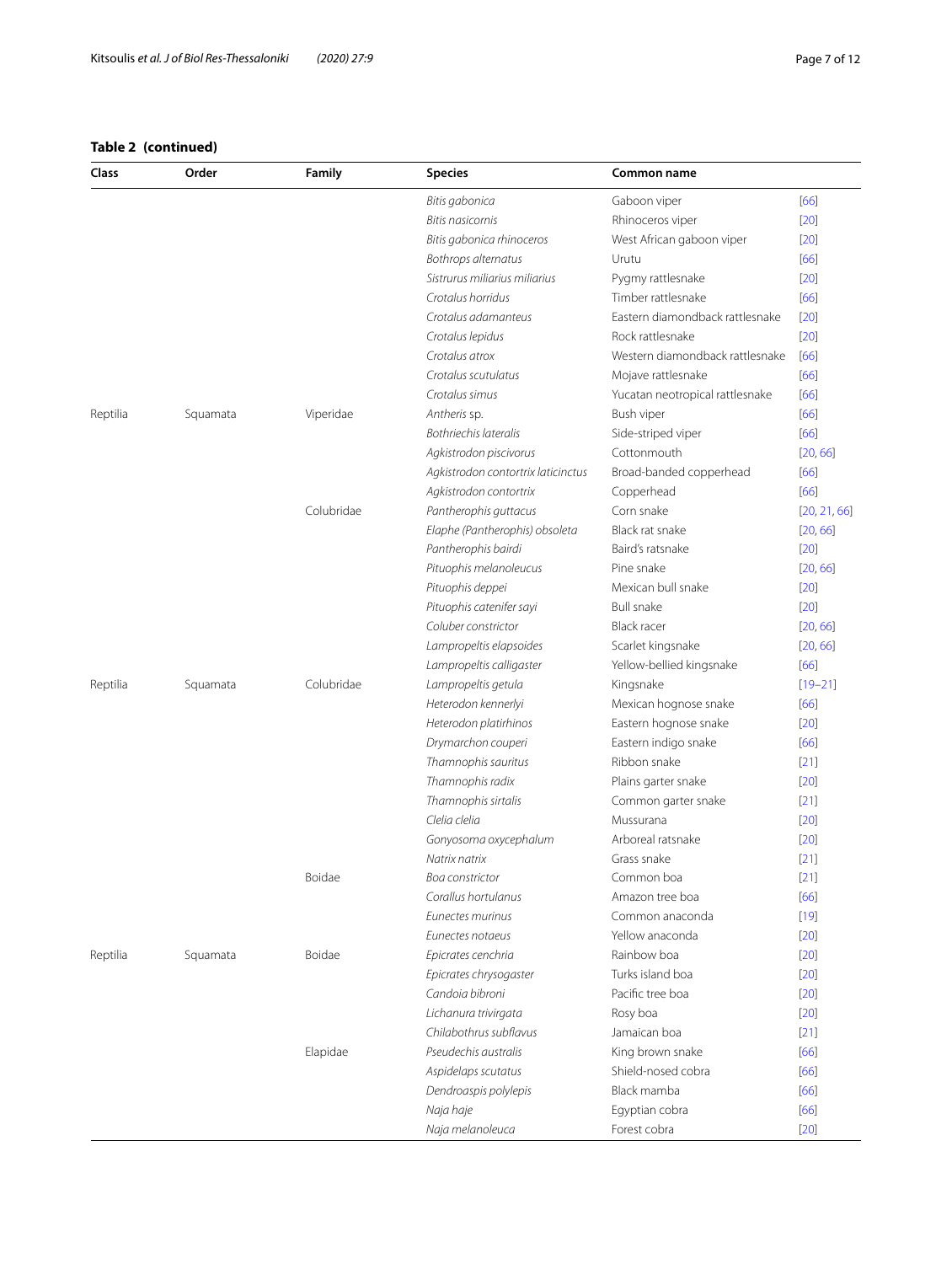| Class          | Order              | Family          | <b>Species</b>               | Common name               |             |
|----------------|--------------------|-----------------|------------------------------|---------------------------|-------------|
|                |                    |                 | Naja nivea                   | Cape cobra                | $[20]$      |
|                |                    | Pythonidae      | Morelia spilota              | Carpet python             | [21, 66]    |
|                |                    |                 | Python regius                | Ball python               | $[20]$      |
|                |                    |                 | Bothrochilus albertisii      | D'albertis python         | $[20]$      |
| Reptilia       | Squamata           | Pythonidae      | Aspidites melanocephalus     | Black-headed python       | $[21]$      |
|                |                    | Loxocemidae     | Loxocemus bicolor            | Mexican python            | $[20]$      |
|                |                    | Lamprophiidae   | Boaedon fuliginosus          | African house snake       | $[21]$      |
|                | Crocodilia         | Crocodilidae    | Crocodylus porosus           | Saltwater crocodile       | [67]        |
|                |                    |                 | Crocodylus niloticus         | Nile crocodile            | [67]        |
|                |                    |                 | Crocodylus acutus            | American crocodile        | [67]        |
|                |                    |                 | Crocodylus siamensis         | Siamese crocodile         | [67]        |
|                |                    | Alligatoridae   | Alligator mississippiensis   | American alligator        | [67]        |
| Amphibia       | Anura              | Ranidae         | Rana pipiens                 | Northern leopard frog     | [6]         |
|                |                    | Hylidae         | Trachycephalus resinifictrix | Golden-eye tree frog      | [6, 68]     |
|                | Caudata            | Salamandridae   | Triturus cristatus           | N. crested newt           | $[32]$      |
| Actinopterygii | Salmoniformes      | Salmonidae      | Salmo salar                  | Salmon                    | [6, 8]      |
|                |                    |                 | Salvelinus fontinalis        | <b>Brook trout</b>        | [69]        |
|                |                    |                 | Salvelinus namaycush         | Lake trout                | [69]        |
| Actinopterygii | Salmoniformes      | Salmonidae      | Oncorhynchus tshawytscha     | Chinook salmon            | [69]        |
|                |                    |                 | Oncorhynchus keta            | Chum salmon               | [69]        |
|                |                    |                 | Oncorhynchus masou           | Masu salmon               | [69]        |
|                | Pleuronectiformes  | Pleuronectidae  | Parophrys vetulus            | English sole              | [6]         |
|                | Anguilliformes     | Anguillidae     | Anguilla japonica            | Japanese eel              | [6]         |
|                | Gadiformes         | Gadidae         | Melanogrammus aeglefinus     | Haddock                   | [69]        |
|                | Scorpaeniformes    | Sebastidae      | Sebastolobus alascanus       | Shortspine thornyhead     | [69]        |
|                | Perciformes        | Percidae        | Sander vitreus               | Walleye                   | [6]         |
|                |                    | Sciaenidae      | Micropogonias furnieri       | Whitemouth croaker        | [69]        |
|                |                    | Labridae        | Tautogolabrus adspersus      | Cunner                    | [69]        |
|                |                    | Sparidae        | Sparus aurata                | Gilthead seabream         | [69]        |
|                |                    |                 | Acanthopagrus bifasciatus    | Twobar seabream           | [69]        |
|                |                    | Cichlidae       | Pterophyllum scalare         | Freshwater angelfish      | [69]        |
|                |                    |                 | Cichla monoculus             | Peacock bass              | [69]        |
| Actinopterygii | Siluriformes       | Ictaluridae     | Ictalurus punctatus          | Channel catfish           | [6, 69]     |
|                |                    |                 | Ameiurus melas               | <b>Black bullhead</b>     | [69]        |
|                |                    |                 | Ameiurus nebulosus           | Brown bullhead            | [69]        |
|                | Cypriniformes      | Catostomidae    | Catostomus commersonii       | White sucker              | [6]         |
|                | Cyprinodontiformes | Cyprinodontidae | Cyprinodon variegatus        | Sheepshead minnow         | [69]        |
|                |                    |                 | Cyprinus caprio caprio       | Common carp               | [69]        |
|                |                    | Poeciliidae     | Xiphophorus variatus         | Variatus platy            | $[70]$      |
| Chondrichthyes | Lamniformes        | Odontaspididae  | Carcharias taurus            | Tiger shark               | $[69 - 71]$ |
|                |                    | Lamnidae        | Carcharodon carcharias       | White shark               | $[10]$      |
|                | Carcharhiniformes  | Carcharhinidae  | Prionace glauca              | Blue shark                | $[69 - 72]$ |
|                |                    |                 | Carcharhinus leucas          | <b>Bull shark</b>         | $[70]$      |
|                |                    |                 | Carcharhinus limbatus        | Blacktip shark            | [70, 71]    |
|                |                    |                 | Carcharhinus brachyurus      | Cooper shark              | $[10]$      |
|                |                    | Sphyrnidae      | Sphyrna tiburo               | Bonnethead                | $[71]$      |
| Chondrichthyes | Lamniformes        | Triakidae       | Mustelus canis               | Dusky smooth-hound        | $[70]$      |
|                |                    | Scyliorhinidae  | Scyliorhinus canicula        | Lesser spotted shark      | [69, 70]    |
|                | Orectolobiformes   | Hemiscylliidae  | Chiloscyllium plagiosum      | Whitespotted bamboo shark | $[9]$       |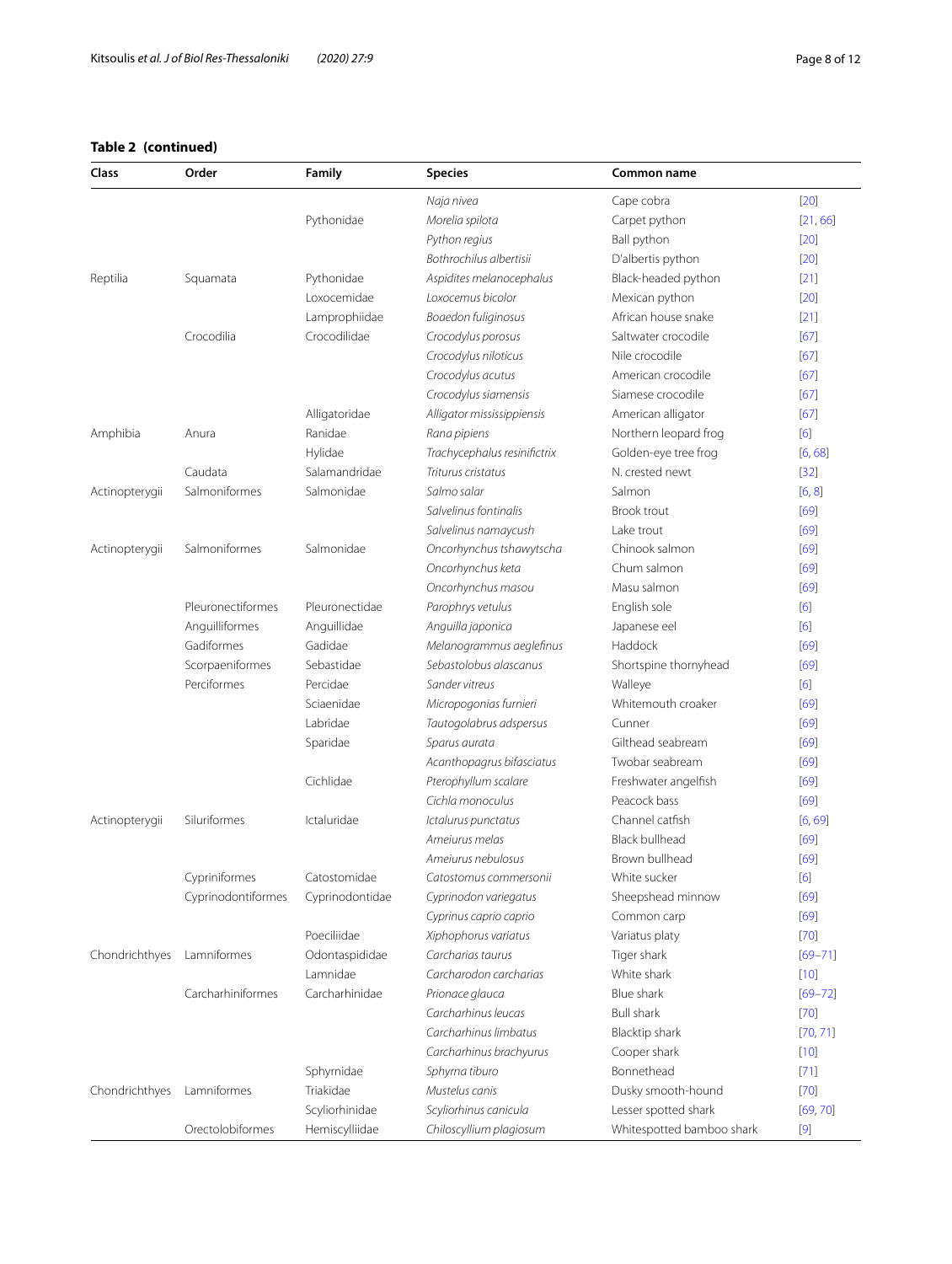| <b>Class</b> | Order           | Family             | <b>Species</b>         | Common name              |              |
|--------------|-----------------|--------------------|------------------------|--------------------------|--------------|
|              |                 | Ginglymostomatidae | Ginglymostoma cirratum | Nurse shark              | [70, 71]     |
|              |                 |                    | Nebrius ferrugineus    | Tawny nurse shark        | $[70]$       |
|              |                 | Stegostomatidae    | Stegostoma fasciatum   | Zebra shark              | [7, 70]      |
|              | Squaliformes    | Squalidae          | Squalus acanthias      | Spiny dogfish            | [71]         |
|              | Rajifomes       | Rajidae            | Raja clavata           | Thornback ray            | [69, 70, 72] |
|              |                 |                    | Raja batis             | Common skate             | $[70]$       |
|              | Myliobatiformes | Urotrygonidae      | Urobatis halleri       | Round stingray           | $[72]$       |
|              |                 | Potamotrygonidae   | Potamotrygon motoro    | Ocellate river stringray | [71]         |

avian classes [[19](#page-10-22)]. In turtles (order: Testudines), the frequency of reported neoplasia and metastasis, in both terrestrial and aquatic species, appears to be rare [[19,](#page-10-22) [20](#page-10-23)]. In lizards we have no sound evidence that the frequency of neoplastic events is considerable in wild populations. On the other hand, the percentage of reports in captive populations has increased over the recent years from 0.7% to 5.9% [[20](#page-10-23)]. Snakes are mostly reported with liver and skin cancer [\[20](#page-10-23), [21\]](#page-10-24) but no specifc pattern has been identifed so far.

## **How back in time does neoplasia go?—Fossil record**

Cancer is present in many species throughout the animal kingdom, spreading out in several families of six vertebrate classes. Nevertheless, the following question arises. How old are these incidents of neoplasia and under which conditions did they appear? Extended evidence is related to dinosaurs, which had been dominating our planet for about 185 million years.

The fossil record reveals that neoplastic incidents have been recorded in several dinosaur species of the Mesozoic Era [\[22,](#page-10-26) [23\]](#page-10-27); most of the evidences refer to tumors observed in bones. At frst, cancerous tumors were considered to be rare as, initially, their appearance was restricted to the Hadrosauridae [\[22](#page-10-26)]. Such an example was the presence of an ameloblastoma neoplasm in the lower jaw of a specimen referred as *Telmatosaurus transsylvanicus* in the early Cretaceous [\[23](#page-10-27)]. A more extensive and meticulous study of the fossil record has led to the identifcation of more neoplastic types in diferent taxa. The first presence of neoplasia, apart from the Hadrosaurid family, was found in a dinosaur fossil record classifed in the Titanosaurs, in Brazil [\[22\]](#page-10-26). Furthermore, metastatic cancer and cases of osteoma have been found in the fossil record of Mosasaurs, a group of large marine reptiles, of the Jurassic period [[24\]](#page-10-28). Because of the intense neoplasia presence in the Hadrosaurid group, compared with other taxa, this possible pattern may indicate a

genetic propensity or, alternatively, refect specifc environmental stress afecting this target group [[24\]](#page-10-28).

The whole data set, the different disciplines and the large complexity of the evolutionary nature of cancer contribute to one aspect, which is answering a basic question that mostly precedes the rest: Could cancer eventually be considered as another evolutionary phenomenon that contributes to the formation or shapingup of species?

## **Molecular tolerance, durability and resistance**

Assuming that every healthy cell has similar endogenous risk to bypass the control/repair mechanisms and paths, and therefore, accumulate mutations in its DNA, the animals of larger body mass/size and longevity, such as elephants and whales [\[4](#page-10-3), [7](#page-10-5)], should have a higher risk of cancer than smaller ones [\[25](#page-10-21)]. However, the data so far tend to reach to a threshold, a phenomenon called Peto's paradox, supporting that the incidence of cancer at the species level is not related to the number of body cells or lifespan  $[1, 2, 26, 27]$  $[1, 2, 26, 27]$  $[1, 2, 26, 27]$  $[1, 2, 26, 27]$  $[1, 2, 26, 27]$  $[1, 2, 26, 27]$  $[1, 2, 26, 27]$ . This trend is confirmed by the fact that there have been only few cases of cancer in whales, while at the same time, carcinogenesis has been very often reported in many other smaller mammals [\[7](#page-10-5)]. Therefore, a major question in cancer biology arises: How much and in what ways do animals protect themselves from such pathogeny?

A gene, known as TP53, is found in many animal genomes and in most malignant cases is either damaged or inactive [\[25\]](#page-10-21). Under normal conditions, the gene encodes a tumor suppressor protein [[25](#page-10-21), [28\]](#page-10-31) that senses when DNA is damaged or a cell is under stress [\[25\]](#page-10-21). In such occasions, the produced protein either slows the cell growth (while the damage is still under repair) or triggers cell death if the stress exceeds a tolerable threshold [\[25](#page-10-21)]. Large animals, such as elephants, may potentially reduce cancer risk by having extra copies of TP53  $[8, 25]$  $[8, 25]$  $[8, 25]$  $[8, 25]$  or other genes that encode tumor suppressor proteins [[25,](#page-10-21) [29\]](#page-10-32). In the African elephant (*Loxodonta africana*) genome, it has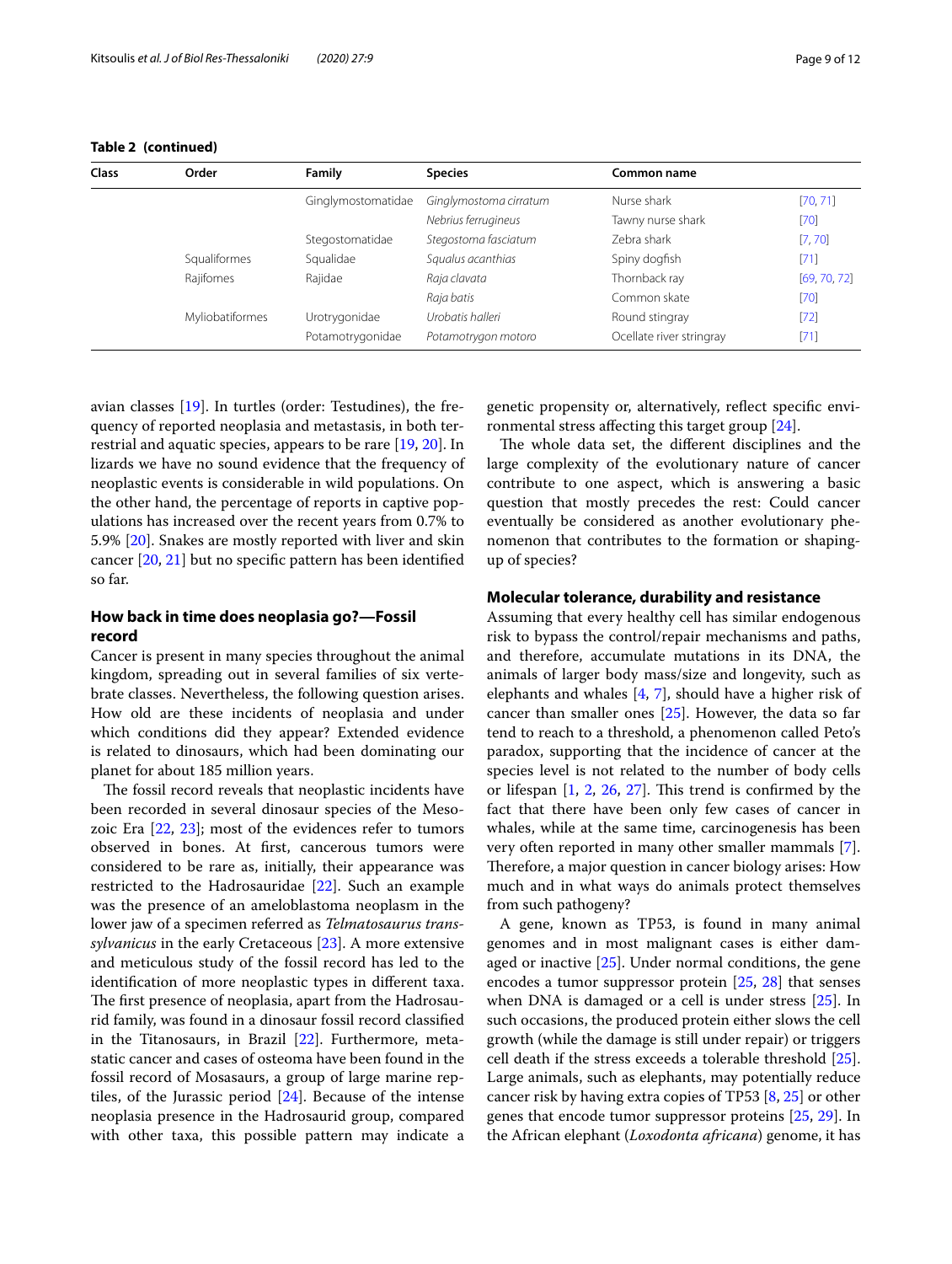been confrmed that there is a set of a single TP53 gene and 19 retrogenes (TP53RTG), a number much higher than that of related species in the Proboscidea order, extinct or not. Elephant cells have an increased response to DNA-damage which is mediated by a hyperactive TP53 signaling pathway, depending on the number of copies of retrogenes [[25\]](#page-10-21).

Spontaneous neoplasia is apparently diferent, both by cause and pathogenicity, in diferent mammalian species [\[7](#page-10-5)]. Some mammals, however, possess very special phenotypes which are equipped with important traits for survival [\[28](#page-10-31)]. Major examples are two phylogenetically distant species of mole rats, the blind *Spalax* spp. and the naked *Heterocephalus glaber* [\[1,](#page-10-0) [25](#page-10-21), [28](#page-10-31), [30\]](#page-10-33). The blind mole rat (*Spalax* spp.) has been found to show an extraordinary tolerance to hypoxia, cancer-resistance and longevity despite its small body size [\[28,](#page-10-31) [30](#page-10-33)]. It is remarkable that *Spalax* is the only genus in which no malignant neoplasia has been detected in thousands of individuals examined in the past 40 years of research [\[28](#page-10-31)]. Moreover, with only very few exceptions, *Spalax* spp. displays a remarkable tolerance to chemically induced carcinogenesis in vivo, while its fbroblasts inhibit cancer growth in vitro [[28,](#page-10-31) [30\]](#page-10-33). The naked mole rat *H. glaber*, similar to *Spalax* spp., shows adaptations to hypoxic stress and an in vitro ability to inhibit cancer cell growth [[30](#page-10-33)].

The interpretation of these special phenotypic traits is hidden in certain regions of the genome. Genome sequencing of *Spalax* spp. and genome-transcriptome analysis have revealed interesting genomic features, which are potentially the basis of some of the observed adaptive traits [\[30](#page-10-33)]. Some of them include high rates of DNA editing (repair mechanism), reduced chromosomal rearrangements, adaptation to hypoxic/hypercapnic conditions by positive selection of respiratory proteins and reduced sensitivity to hypercapnia-induced acid pain [[30\]](#page-10-33).

Contrary to mammals, in which spontaneous neoplasia is present in many families, in wild amphibian populations it is extremely rare [[31](#page-10-34), [32\]](#page-10-25) (Table [2\)](#page-2-0). Amphibians, also, appear to be resistant to chemically induced malignant neoplasms [\[31](#page-10-34)]. A particular diference between amphibians and mammals may be the requirement of mammalian cells to enter the cell cycle before programmed cell death by apoptosis. On the other hand, amphibian cells have the ability to undergo apoptosis immediately in response to antigens that induce or, even, promote carcinogenesis. This feature could serve as a cytoprotective mechanism reducing the sensitivity or availability of cells that could be stimulated and become malignant [[31\]](#page-10-34). More protective mechanisms and traits may be hidden in this group of taxa, like an important antimicrobial peptide family called dermaseptin that needs additional research. Dermaseptin-PH, which is a specifc peptide derived from the skin secretion of a frog (*Pithecopus hypochondrialis*) specimen, exhibits a wide range of antimicrobial and anticancer activities [\[33](#page-10-35)]. However, any antimicrobial peptide is not necessarily an anticancer agent.

### **Conclusions**

The necessity of understanding evolutionary mechanisms as driving forces matched with cancer as a potential result of natural selection, have triggered many scientists to search beyond humans clarifying the importance of vertebrate populations in this quest. A variety of vertebrate species have been reported over the years with neoplasia and despite the fact that the total number of recorded incidents seems to be low (Table [1](#page-1-0)), it is very important to focus on the following fact: the crushing majority of studied cases revealed some form of cancer, which became lethal while cases in which neoplasia has not been identifed are only exceptions. Looking into the evolutionary perspective of cancer, much more attention should be focused on the past. The Mesozoic Era offers a plethora of neoplastic incidents, which may have a catalytic contribution to this endeavor. The rich fossil record contains important evidence for possible evolutionary paths and traits and many more are expected in the future if such a study is prioritized. Therefore, data from the fossil record should be utilized to unravel the conditions and/or pressures of the geo-chronological period, which may attribute to cancer its potential impacts on the formation and shaping-up of species.

The collected data tend to define cancer as a common phenomenon through the animal kingdom. However, there are cases in which specifc taxa possess features capable of defending this pathogeny. Both mole rats cited above, *Spalax* spp. and *Heterocephalus glaber* [[1,](#page-10-0) [25](#page-10-21), [28](#page-10-31), [30\]](#page-10-33), show some remarkable tolerance and resistance to cancer due to specifc genes in their genomes. Moreover, the low incidence of cancer in amphibians [[31,](#page-10-34) [32\]](#page-10-25) and the presence of some peptides with interesting properties  $[33]$  $[33]$  point out new research insights. These cases, among others, indicate the prospects for investigating the tumor suppressive mechanisms and cancer-resistant phenology in phylogenetically distal taxa. Their potential relationship with conserved elements in human genome and their signifcance in biomedical procedures should be addressed as holistically as possible.

Despite the growing interest of the scientifc community towards the ecological and evolutionary background of neoplasia in wild populations, the list of relevant literature remains limited [[6,](#page-10-11) [8](#page-10-4)]. To acquire safer and clearer ascertainments, it is essential to intensify these eforts since the benefts of studying wild population dynamics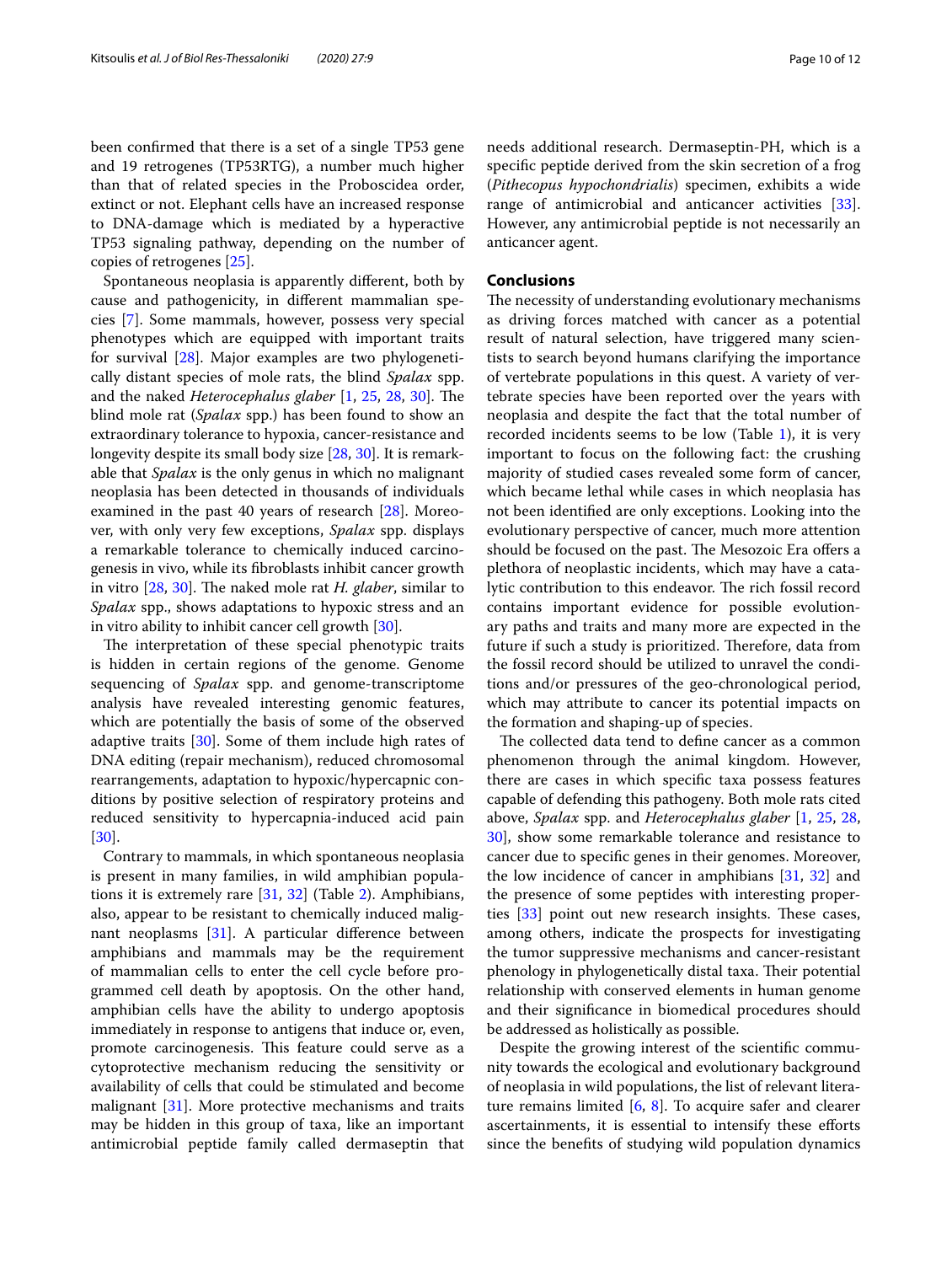in their own habitats are multiple. This is expected to provide crucial evidence and answers to the very primary queries on the evolutionary nature of cancer while its efects on individual and population level disclose the onset of neoplastic phenomena through time, as major factors in the survival and shaping up of species.

#### **Acknowledgements**

Not applicable.

#### **Authors' contributions**

CVK performed searching of relevant literature and wrote the initial draft. ADB edited and proof read the manuscript. TJA, CVK and ADB had the initial idea, edited and proof read the manuscript. All authors read and approved the fnal manuscript.

#### **Availability of data and materials**

Not applicable.

# **Ethics approval and consent to participate**

Not applicable.

#### **Consent for publication**

Not applicable.

#### **Competing interests**

The authors declare that they have no competing interests.

#### Received: 30 April 2020 Accepted: 1 June 2020 Published online: 08 June 2020

#### **References**

- <span id="page-10-0"></span>1. Caulin AF, Maley CC. Peto's Paradox: evolution's prescription for cancer prevention. Trends Ecol Evol. 2011;26:175–82.
- <span id="page-10-1"></span>2. Nunney L, Maley CC, Breen M, Hochberg ME, Schifman JD. Peto's paradox and the promise of comparative oncology. Trans R Soc Lond B Biol Sci. 2015;370:20140177.
- <span id="page-10-2"></span>3. Merlo LM, Pepper JW, Reid BJ, Maley CC. Cancer as an evolutionary and ecological process. Nat Rev Cancer. 2006;6:924–35.
- <span id="page-10-3"></span>4. Newman SJ, Smith SA. Marine mammal neoplasia: a review. Vet Pathol. 2006;43:865–80.
- <span id="page-10-19"></span>5. Giraudeau M, Sepp T, Ujvari B, Ewald PW, Thomas F. Human activities might infuence oncogenic processes in wild animal populations. Nat Ecol Evol. 2018;2:1065–70.
- <span id="page-10-11"></span>6. McAloose D, Newton AL. Wildlife cancer: a conservation perspective. Nat Rev Cancer. 2009;9:517–26.
- <span id="page-10-5"></span>7. Nagy JD, Victor EM, Cropper JH. Why don't all whales have cancer? A novel hypothesis resolving Peto's paradox. Integr Comp Bio. 2007;47:317–28.
- <span id="page-10-4"></span>8. Pesavento PA, Agnew D, Keel MK, Woolard KD. Cancer in wildlife: patterns of emergence. Nat Rev Cancer. 2018;18:646–61.
- <span id="page-10-6"></span>9. Culp BE, Haulena M, Britt K, Evans H, Raverty S. Squamous cell carcinoma of the rostral maxilla in an adult captive whitespotted bamboo shark (*Chiloscyllium plagiosum*). J Zoo Wildl Med. 2017;48:902–5.
- <span id="page-10-7"></span>10. Huveneers C, Klebe S, Fox A, Bruce B, Robbins R, Borucinska JD, et al. First histological examination of a neoplastic lesion from a free-swimming white shark, *Carcharodon carcharias* L. J Fish Dis. 2016;39:1269–73.
- <span id="page-10-8"></span>11. Brown SI, Anderson DC, Dick EJ Jr, Guardado-Mendoza R, Garcia AP, Hubbard GD. Neoplasia in the chimpanzee (*Pan* spp.). J Med Primatol. 2009;38:137–44.
- <span id="page-10-9"></span>12. Cianciolo RE, Butler SD, Eggers JS, Dick EJ, Leland MM, de la Garza M, et al. Spontaneous neoplasia in the baboon (*Papio* spp.). J Med Primatol. 2007;36:61–79.
- <span id="page-10-20"></span>13. Ikpatt OF, Reavill D, Chatfeld J, Clubb S, Rosenblatt JD, Fonte G, et al. Diagnosis and treatment of difuse large b-cell lymphoma in an orangutan (*Pongo pygmaeus*). J Zoo Wildl Med. 2014;45:935–40.
- <span id="page-10-10"></span>14. Valentine MJ, Beierschmitt A, Delay J, Callanan JJ. Uterine angioleiomyoma in an African green monkey (*Chlorocebus aethiops sabaeus*). J Med Primatol. 2016;46:9–12.
- <span id="page-10-12"></span>15. Gallus S, Hallström BM, Kumar V, Dodt WG, Janke A, Schumann GG, et al. Evolutionary histories of transposable elements in the genome of the largest living marsupial carnivore, the Tasmanian devil. Mol Biol Evol. 2015;32:1268–83.
- 16. Kokko H, Hochberg ME. Towards cancer-aware life-history modelling. Philos Trans R Soc Lond B Biol Sci. 2015;370:20140234.
- <span id="page-10-13"></span>17. Ujvari B, Papenfuss AT, Belov K. Transmissible cancers in an evolutionary context. BioEssays. 2016;38:14–23.
- <span id="page-10-14"></span>18. Nemeth NM, Gonzalez-Astudillo V, Oesterle PT, Howerth EW. A 5-year retrospective review of avian diseases diagnosed at the Department of Pathology, University of Georgia. J Comp Pathol. 2016;155:105–20.
- <span id="page-10-22"></span>19. Orós J, Torrent A, Monteros AEDL, Calabuig P, Déniz S, Tucker S, et al. Multicentric lymphoblastic lymphoma in a loggerhead sea turtle (*Caretta caretta*). Vet Pathol. 2001;38:464–7.
- <span id="page-10-23"></span>20. Sykes JM, Trupkiewicz JG. Reptile neoplasia at the philadelphia zoological garden, 1901–2002. J Zoo Wildl Med. 2006;37:11–9.
- <span id="page-10-24"></span>21. Dietz J, Heckers KO, Aupperle H, Pees M. Cutaneous and subcutaneous soft tissue tumours in snakes: a retrospective study of 33 cases. J Comp Pathol. 2016;155:76–87.
- <span id="page-10-26"></span>22. Barbosa FHDS, Da Costa Pereira PVLG, Bergqvist PL, Rothschild BM. Multiple neoplasms in a single sauropod dinosaur from the Upper Cretaceous of Brazil. Cretac Res. 2016;62:13–7.
- <span id="page-10-27"></span>23. Dumbravă MD, Rothschild BM, Weishampel DB, Csiki-Sava Z, Andrei RA, Acheson KA, et al. A dinosaurian facial deformity and the frst occurrence of ameloblastoma in the fossil record. Sci Rep. 2016;6:29271.
- <span id="page-10-28"></span>24. Rehemtulla A. Dinosaurs and ancient civilizations: refections on the treatment of cancer. Neoplasia. 2010;12:957–68.
- <span id="page-10-21"></span>25. Sulak M, Fong L, Mika K, Chigurupati S, Yon L, Mongan NP, et al. TP53 copy number expansion is associated with the evolution of increased body size and an enhanced DNA damage response in elephants. eLife. 2016;5:e11994.
- <span id="page-10-29"></span>26. Roche B, Hochberg ME, Caulin AF, Maley CC, Gatenby RA, Misse D, et al. Natural resistance to cancers: a Darwinian hypothesis to explain Peto's paradox. BMC Cancer. 2012;12:387.
- <span id="page-10-30"></span>27. Roche B, Sproufske K, Hbid H, Missé D, Thomas F. Petos paradox revisited: theoretical evolutionary dynamics of cancer in wild populations. Evol Appl. 2012;6:109–16.
- <span id="page-10-31"></span>28. Schmidt H, Malik A, Bicker A, Poetzsch G, Avivi A, Shams I, et al. Hypoxia tolerance, longevity and cancer-resistance in the mole rat Spalax—a liver transcriptomics approach. Sci Rep. 2017;7:1–13.
- <span id="page-10-32"></span>29. Casás-Selves M, DeGregori J. How cancer shapes evolution and how evolution shapes cancer. Evolution. 2011;4:624–34.
- <span id="page-10-33"></span>30. Domankevich V, Opatowsky Y, Malik A, Korol AB, Frenkel Z, Manov I, et al. Adaptive patterns in the p53 protein sequence of the hypoxia- and cancer-tolerant blind mole rat *Spalax*. BMC Evol Biol. 2016;16:177.
- <span id="page-10-34"></span>31. Taylor SJ, Johnson RO, Ruben LN, Clothier RH. Splenic lymphocytes of adult Xenopus respond diferentially to PMA in vitro by either dying or dividing: signifcance for cancer resistance in this species. Apoptosis. 2003;8:81–90.
- <span id="page-10-25"></span>32. Zilakos NP, Tsonis PA. A spontaneous melanoma-like tumor in the adult newt *Triturus cristatus*. Tumor Biol. 1991;12:120–4.
- <span id="page-10-35"></span>33. Huang L, Chen D, Wang L, Lin C, Ma C, Xi X, et al. Dermaseptin-PH: a novel peptide with antimicrobial and anticancer activities from the skin secretion of the South American orange-legged leaf frog, *Pithecopus* (*Phyllomedusa*) *hypochondrialis*. Molecules. 2017;22:1805.
- <span id="page-10-15"></span>34. Schiafno F, Sander SJ, Bacares MEP, Barnes KJ, Kiupel M, Walsh T, et al. Cerebellar And Mesencephalon Neoplasia In A Nile Hipoppotamus (*Hippopotamus amphibious*). J Zoo Wildl Med. 2016;47:1093–6.
- <span id="page-10-16"></span>35. Kalb MM, Miller DL, Keel MK, Bowman JL. Rare osteochondroma associated with natural mortality of a wild white-tailed deer (*Odocoileus virginianus*). J Wildl Dis. 2018;54:426–9.
- <span id="page-10-17"></span>36. Olias P, Schulz E, Ehlers B, Ochs A, Mundhenk L, Klopfeisch R. Metastatic endocervical adenocarcinoma in a western lowland gorilla (*Gorilla g. gorilla*)—no evidence of virus-induced carcinogenesis. J Med Primatol. 2012;41:142–6.
- <span id="page-10-18"></span>37. Saunders R, Killick R, Barrows M, Stidworthy M. Oral squamous cell carcinoma in three related kowari (*Dasyuroides byrnei*). J Comp Pathol. 2017;156:286–90.